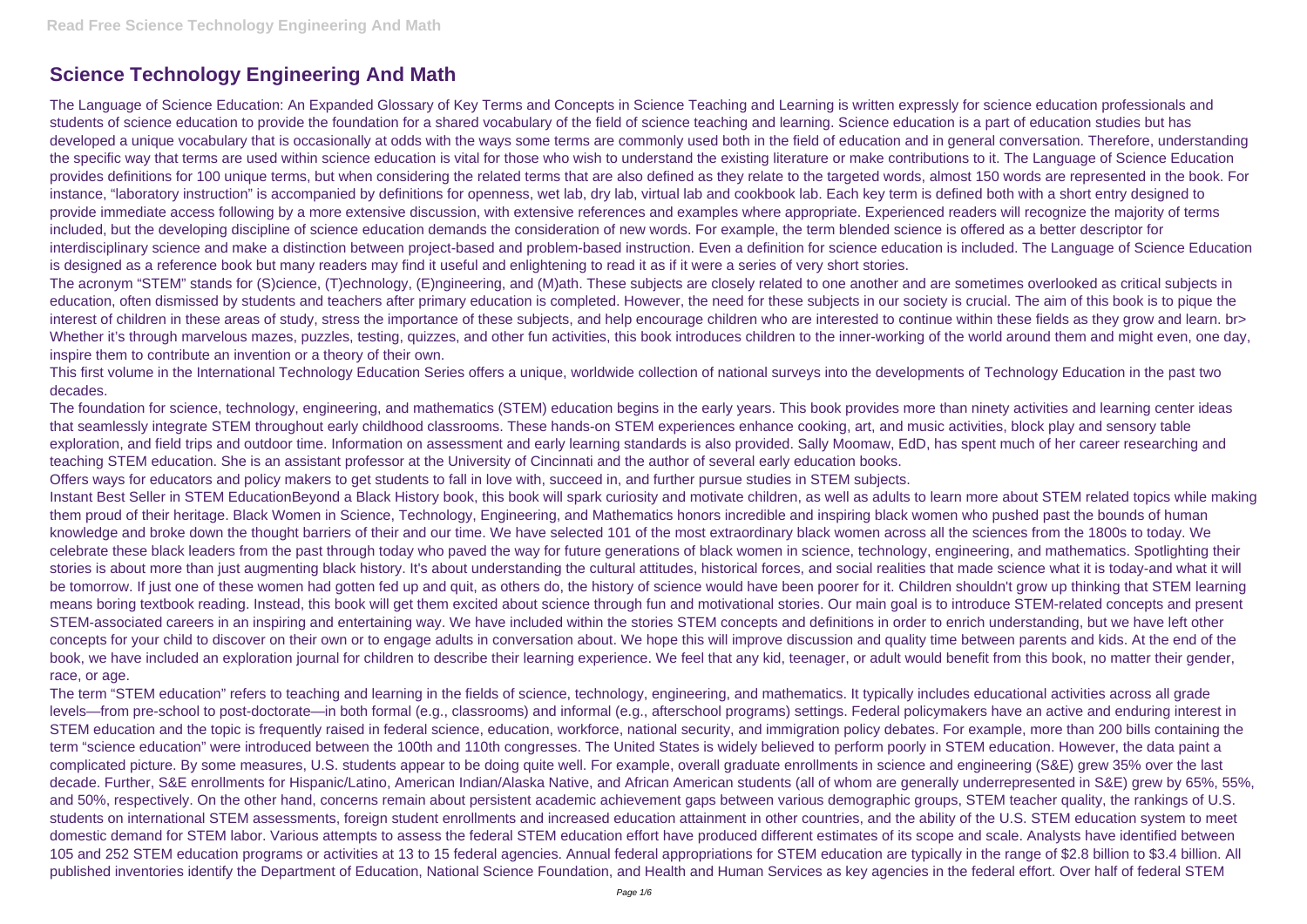education funding is intended to serve the needs of postsecondary schools and students; the remainder goes to efforts at the kindergarten-through-Grade 12 level. Much of the funding for postsecondary students is in the form of financial aid. Federal STEM education policy concerns center on issues that relate to STEM education as a whole—such as governance of the federal effort and broadening participation of underrepresented populations—as well as those that are specific to STEM education at the elementary, secondary, and postsecondary levels. Governance concerns focus on perceived duplication and lack of coordination in the federal effort; broadening participation concerns tend to highlight achievement gaps between various demographic groups. Analysts suggest a variety of policy proposals in elementary, secondary, and postsecondary STEM education. At the K-12 level, these include proposals to address teacher quality, accountability, and standards. At the post-secondary level, proposals center on efforts to remediate and retain students in STEM majors. This report is intended to serve as a primer for outlining existing STEM education policy issues and programs. It includes assessments of the federal STEM education effort and the condition of STEM education in the United States, as well as an analysis of several of the policy issues central to the contemporary federal conversation about STEM education. Appendix A contains frequently cited data and sources and Appendix B includes a selection of major STEM-related acts.

Scientific and technological advances and innovations are critical to the economic performance of developed countries and the standard of living of the citizens. This book discusses the nature and size of the problem and shows why increasing the number of women and minorities in science, technology, engineering and mathematics industries is vital. Movement into academic science, technology, engineering, and mathematics (STEM) fields has been slow for women and minorities. Not only are women and minorities underrepresented in STEM careers, there is strong evidence that many academic departments are resistant to addressing the concerns that keep them from entering careers in these fields. In light of recent controversies surrounding these issues, this volume, examining reasons for the persistence of barriers that block the full participation and advancement of underrepresented groups in the sciences and addressing how academic departments and universities can remedy the situation, is particularly timely. As a whole, the volume shows positive examples of institutions and departments that have been transformed by the inclusion of women and recommends a set of best practices for continuing growth in positive directions.

Set your child up for a bright future with this new, interactive activity book that helps kids decide which STEM—science, technology, engineering, and math—skills they most enjoy—and where they most excel! How do batteries work? How exactly does a bridge stay up? How likely is it that someone shares your birthday? Kids are curious. And parents can help foster that curiosity and channel it into a passion for science, technology, engineering, and math with What's Your STEM? This engaging activity book helps children learn about STEM with a variety of activities. Working together with their parents, they can figure out what interests them now—and how it can lead to a career later on. In addition to the fifty entertaining and educational experiments, this interactive book includes information on potential STEM career paths. Families can work together to complete the activities, find out what everyone likes, and learn about jobs in those fields. What's Your STEM? is a fun, family-friendly way to expand kids' horizons and choose their own STEM adventure!

Little scientists will understand science in seconds with this essential homework-helping guide. Learn about everything from molecules and magnetism to rockets and radio waves and find out how a hot-air balloon rises, how erosion flattens mountains, how light waves zip through space, and how the human eye sees colours! With STEM (science, technology, engineering, and maths) subjects ever more important in today's technological world, How to be Good at Science, Technology, and Engineeringis the perfect book to inspire and educate inquisitive young minds and prepare them for the future. This is the perfect homework guide for parents and their children, with all core curriculum areas of science included. Cool illustrations show the appliance of science in the real world- see how microchips, tractors, and suspension bridges work. Hands-on projects feature fun experiments to try at home or school- try polishing old coins in vinegar, or make an erupting volcano with baking soda.

The Handbook of Research on STEM Education represents a groundbreaking and comprehensive synthesis of research and presentation of policy within the realm of science, technology, engineering, and mathematics (STEM) education. What distinguishes this Handbook from others is the nature of integration of the disciplines that is the founding premise for the work – all chapters in this book speak directly to the integration of STEM, rather than discussion of research within the individual content areas. The Handbook of Research on STEM Education explores the most pressing areas of STEM within an international context. Divided into six sections, the authors cover topics including: the nature of STEM, STEM learning, STEM pedagogy, curriculum and assessment, critical issues in STEM, STEM teacher education, and STEM policy and reform. The Handbook utilizes the lens of equity and access by focusing on STEM literacy, early childhood STEM, learners with disabilities, informal STEM, socio-scientific issues, race-related factors, gender equity, cultural-relevancy, and parental involvement. Additionally, discussion of STEM education policy in a variety of countries is included, as well as a focus on engaging business/industry and teachers in advocacy for STEM education. The Handbook's 37 chapters provide a deep and meaningful landscape of the implementation of STEM over the past two decades. As such, the findings that are presented within provide the reader with clear directions for future research into effective practice and supports for integrated STEM, which are grounded in the literature to date.

In a world where advanced knowledge is widespread and low-cost labor is readily available, U.S. advantages in the marketplace and in science and technology have begun to erode. A comprehensive and coordinated federal effort is urgently needed to bolster U.S. competitiveness and pre-eminence in these areas. This congressionally requested report by a pre-eminent committee makes four recommendations along with 20 implementation actions that federal policy-makers should take to create high-quality jobs and focus new science and technology efforts on meeting the nation's needs, especially in the area of clean, affordable energy: 1) Increase America's talent pool by vastly improving Page 2/6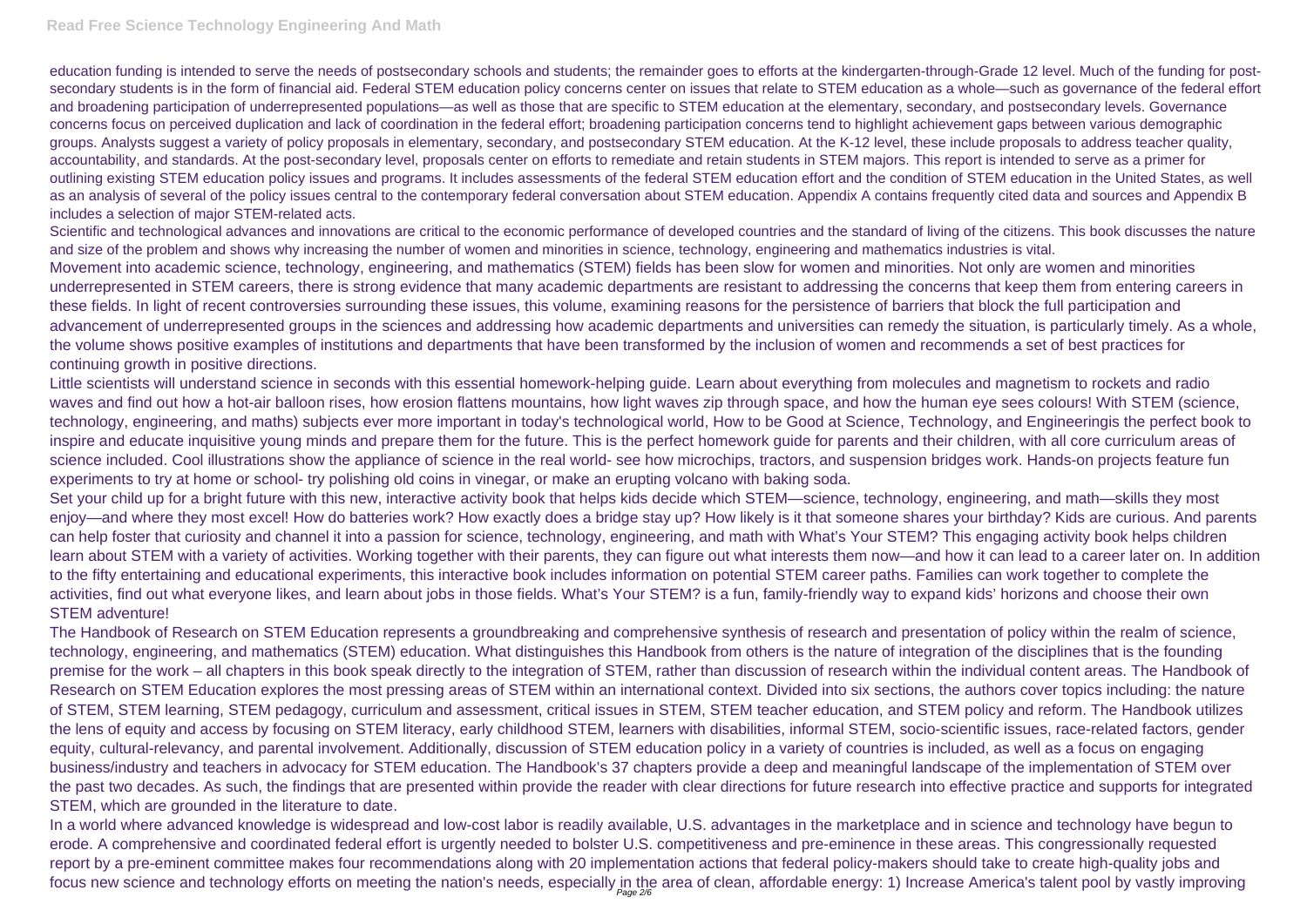## **Read Free Science Technology Engineering And Math**

K-12 mathematics and science education; 2) Sustain and strengthen the nation's commitment to long-term basic research; 3) Develop, recruit, and retain top students, scientists, and engineers from both the U.S. and abroad; and 4) Ensure that the United States is the premier place in the world for innovation. Some actions will involve changing existing laws, while others will require financial support that would come from reallocating existing budgets or increasing them. Rising Above the Gathering Storm will be of great interest to federal and state government agencies, educators and schools, public decision makers, research sponsors, regulatory analysts, and scholars. Bringing together a diverse cohort of experts, STEM in Early Childhood Education explores the ways STEM can be integrated into early childhood curricula, highlighting recent research and innovations in the field, and implications for both practice and policy. Based on the argument that high-quality STEM education needs to start early, this book emphasizes that early childhood education must include science, technology, engineering, and mathematics in developmentally appropriate ways based on the latest research and theories. Experienced chapter authors address the theoretical underpinnings of teaching STEM in the early years, while contextualizing these ideas for the real world using illustrative examples from the classroom. This cutting-edge collection also looks beyond the classroom to how STEM learning can be facilitated in museums, nature-based learning outdoors, and after-school programs. STEM in Early Childhood Education is an excellent resource for aspiring and veteran educators alike, exploring the latest research, providing inspiration, and advancing best practices for teaching STEM in the early years.

"This book provides insights into initiatives that enhance student learning and contribute to improving the quality of undergraduate STEM education"--Provided by publisher. Science, technology, engineering, and mathematics (STEM) are cultural achievements that reflect our humanity, power our economy, and constitute fundamental aspects of our lives as citizens, consumers, parents, and members of the workforce. Providing all students with access to quality education in the STEM disciplines is important to our nation's competitiveness. However, it is challenging to identify the most successful schools and approaches in the STEM disciplines because success is defined in many ways and can occur in many different types of schools and settings. In addition, it is difficult to determine whether the success of a school's students is caused by actions the school takes or simply related to the population of students in the school. Successful K-12 STEM Education defines a framework for understanding "success" in K-12 STEM education. The book focuses its analysis on the science and mathematics parts of STEM and outlines criteria for identifying effective STEM schools and programs. Because a school's success should be defined by and measured relative to its goals, the book identifies three important goals that share certain elements, including learning STEM content and practices, developing positive dispositions toward STEM, and preparing students to be lifelong learners. A successful STEM program would increase the number of students who ultimately pursue advanced degrees and careers in STEM fields, enhance the STEM-capable workforce, and boost STEM literacy for all students. It is also critical to broaden the participation of women and minorities in STEM fields. Successful K-12 STEM Education examines the vast landscape of K-12 STEM education by considering different school models, highlighting research on effective STEM education practices, and identifying some conditions that promote and limit school- and student-level success in STEM. The book also looks at where further work is needed to develop appropriate data sources. The book will serve as a guide to policy makers; decision makers at the school and district levels; local, state, and federal government agencies; curriculum developers; educators; and parent and education advocacy groups.

Give your child a head start by building a STEM foundation with fifty everyday, play-based activities for infants and toddlers

This book provides a collection of applicable learning theories and their applications to science teaching. It presents a synthesis of historical theories while also providing practical implications for improvement of pedagogical practices aimed at advancing the field into the future. The theoretical viewpoints included in this volume span cognitive and social human development, address theories of learning, and describe approaches to teaching and curriculum development. The book presents and discusses humanistic, behaviourist, cognitivist, and constructivist theories. In addition, it looks at other theories, such as multiple intelligences theory, systems thinking, gender/sexuality theory and indigenous knowledge systems. Each chapter follows a reader-motivated approach anchored on a narrative genre. The book serves as a guide for those aiming to create optional learning experiences to prepare the next generation STEM workforce. Chapter "The Bildung Theory—From von Humboldt to Klafki and Beyond" is available open access under a Creative Commons Attribution 4.0 International License via link.springer.com

How do you create effective STEM classrooms that energize students, help them grow into creative thinkers and collaborators, and prepare them for their futures? This practical book from expert Anne Jolly has all the answers and tools you need to get started or enhance your current program. Based on the author's popular MiddleWeb blog of the same name, STEM by Design reveals the secrets to successful lessons in which students use science, math, and technology to solve real-world engineering design problems. You'll learn how to: Select and adapt quality existing STEM lessons that present authentic problems, allow for creative approaches, and engage students in meaningful teamwork; Create your own student-centered STEM lessons based on the Engineering Design Process; Assess students' understanding of basic STEM concepts, their problem-solving abilities, and their level of engagement with the material; Teach STEM in after-school programs to further build on concepts covered in class; Empower girls to aspire to careers in STEM and break down the barriers of gender bias; Tap into STEM's project-based learning style to attract and engage all students. Throughout this user-friendly book, you'll find design tools such as checklists, activities, and assessments to aid you in developing or adapting STEM lessons. These tools, as well as additional teacher resources, are also available as free downloads from the book's website, http://www.stem-by-design.com.

With a visual approach to the STEM subjects, this book makes science easy to understand and shows kids how things work. Dynamic, visual explanations break down even the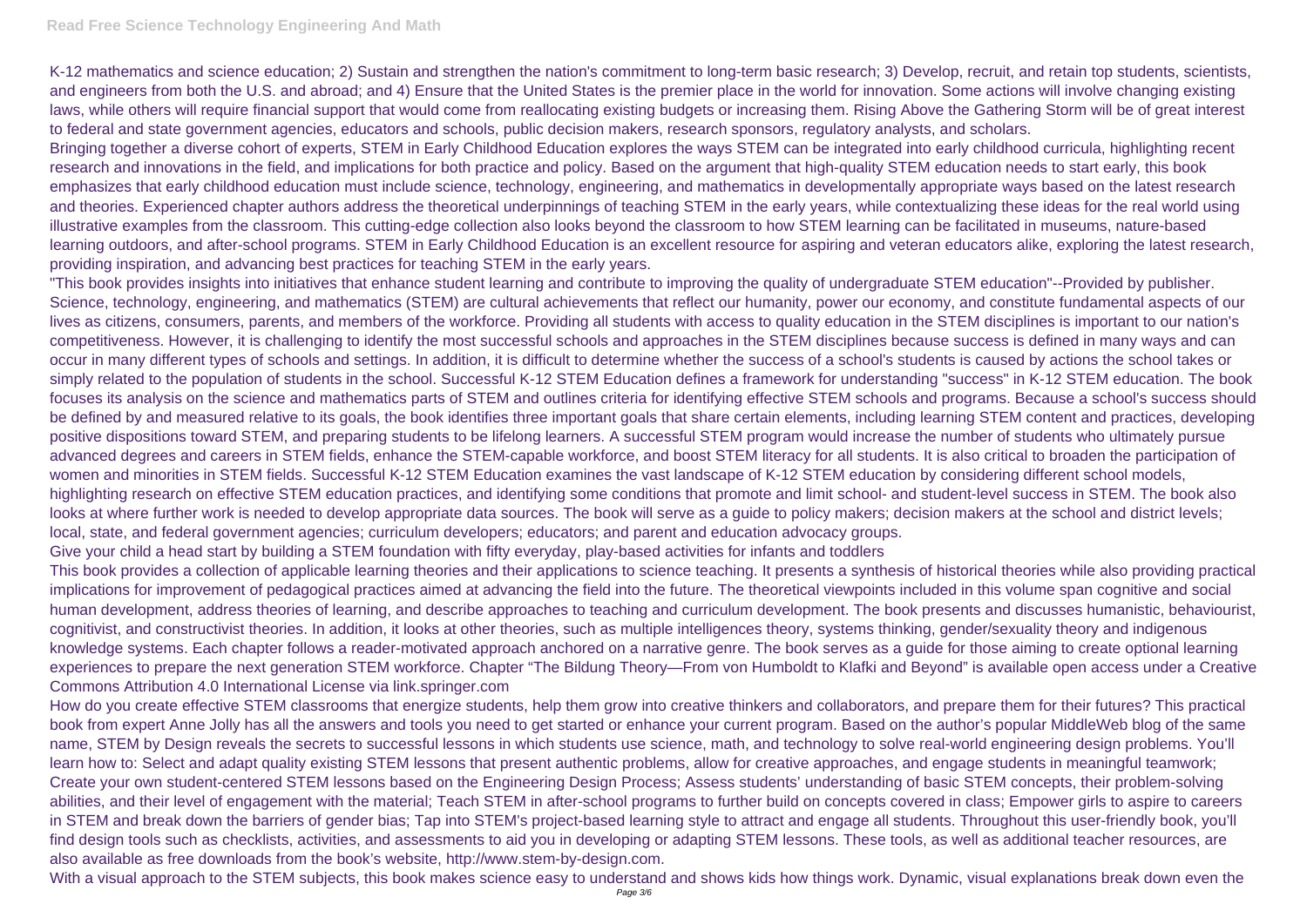## trickiest of topics into small steps. Full color.

The transformation of women's lives over the past century is among the most significant and far-reaching of social and economic phenomena, affecting not only women but also their partners, children, and indeed nearly every person on the planet. In developed and developing countries alike, women are acquiring more education, marrying later, having fewer children, and spending a far greater amount of their adult lives in the labor force. Yet, because women remain the primary caregivers of children, issues such as work-life balance and the glass ceiling have given rise to critical policy discussions in the developed world. In developing countries, many women lack access to reproductive technology and are often relegated to jobs in the informal sector, where pay is variable and job security is weak. Considerable occupational segregation and stubborn gender pay gaps persist around the world. The Oxford Handbook of Women and the Economy is the first comprehensive collection of scholarly essays to address these issues using the powerful framework of economics. Each chapter, written by an acknowledged expert or team of experts, reviews the key trends, surveys the relevant economic theory, and summarizes and critiques the empirical research literature. By providing a clear-eyed view of what we know, what we do not know, and what the critical unanswered questions are, this Handbook provides an invaluable and wide-ranging examination of the many changes that have occurred in women's economic lives. Weave STEM activities into young children's daily experiences for well-rounded learning.

How can curriculum integration of school science with the related disciplines of technology, engineering and mathematics (STEM) enhance students' skills and their ability to link what they learn in school with the world outside the classroom? Featuring actual case studies of teachers' attempts to integrate their curriculum, their reasons for doing so, how they did it, and their reflections on the outcomes, this book encourages science educators to consider the purposes and potential outcomes of this approach and raises important questions about the place of science in the school curriculum. It takes an honest approach to real issues that arise in curriculum integration in a range of education contexts at the elementary and middle school levels. The clear documentation and critical analysis of the contribution of science in curriculum integration—its implementation and its strengths and weaknesses—will assist teachers, science educators, and researchers to understand how this approach can work to engage students and improve their learning, as well as how it does not happen easily, and how various factors can facilitate or hinder successful integration.

"STEM Lesson Essentials moves beyond the rhetoric and provides knowledge, tools, models, and examples that make STEM a reality of teaching and learning in classrooms." -Rodger Bybee, Executive Director (Retired), Biological Sciences Curriculum Study Want to know how to implement authentic STEM teaching and learning into your classroom? STEM Lesson Essentials provides all the tools and strategies you'll need to design integrated, interdisciplinary STEM lessons and units that are relevant and exciting to your students. With clear definitions of both STEM and STEM literacy, the authors argue that STEM in itself is not a curriculum, but rather a way of organizing and delivering instruction by weaving the four disciplines together in intentional ways. Rather than adding two new subjects to the curriculum, the engineering and technology practices can instead be blended into existing math and science lessons in ways that engage students and help them master 21st century skills. STEM Lesson Essentials shows teachers how to begin the STEM integration journey with: five guiding principles for effective STEM instruction classroom examples of what these principles look like in action sample activities that put all four STEM fields into practice lesson planning templates for STEM units. Explicit connections are made among the STEM practices, including the Common Core Standards for Mathematical Practice and the Framework for K-12 Science Education, helping you easily recognize ways in which STEM lessons can engage students in multiple standards at the same time. With ideas that are practical and achievable in any classroom, STEM Lesson Essentials will give you the confidence and knowledge to weave engineering and technology concepts into your math and science curriculum. STEM teaching doesn't have to be hard. You just have to get started. Try it out with STEM Lesson Essentials, and watch student understanding, achievement, and motivation soar. Save with bundles! Purchase 15 copies and get 15% off with a Book Study Bundle. This is the first comprehensive book to consider STEM education from early childhood through to senior secondary education. It approaches STEM as a form of real-world, problem-based education that draws on the knowledge and skills of the science, technology, engineering and mathematics disciplines. Rather than presenting each of the separate disciplines to an equal extent, it focuses on STEM researchers' perspectives on how their work contributes to effective STEM education in terms of building knowledge, skills and engagement. Gathering contributions by authors from various countries, the book explores effective STEM education from a range of perspectives within the international context. Moreover, it addresses critical issues in STEM education, including transition and trajectories, gender, rurality, socioeconomic status and cultural diversity. By doing so, it not only shares the current state of knowledge in this field, but also offers a source of inspiration for future research.

So many people discuss the importance of educating our nation and our students getting degrees in Science, Technology, Engineering, & Mathematics (STEM), but it is often difficult to successfully guide students through the educational landscape. This results in low retention rates, poor academic outcomes, and an increase in the difficulty of recruiting students into technology related careers. What's needed are real world examples of trailblazers who carved out their own path to success in STEM and are willing to guide others in successfully reaching their educational destinations. What's needed are STEM Navigators. STEM Navigators is a compilation of real life STEM success stories from people who have not only been wildly successful in pursuing and obtaining their own Science, Technology, Engineering, and Mathematics degrees, but they have all worked to teach, mentor, and research ways to guide others effectively through obtaining a STEM education.

This volume covers the many issues and concepts of how IBL can be applied to STEM programs and serves as a conceptual and practical resource and guide for educators and offers practical examples of IBL in action and diverse strategies on how to implement IBL in different contexts.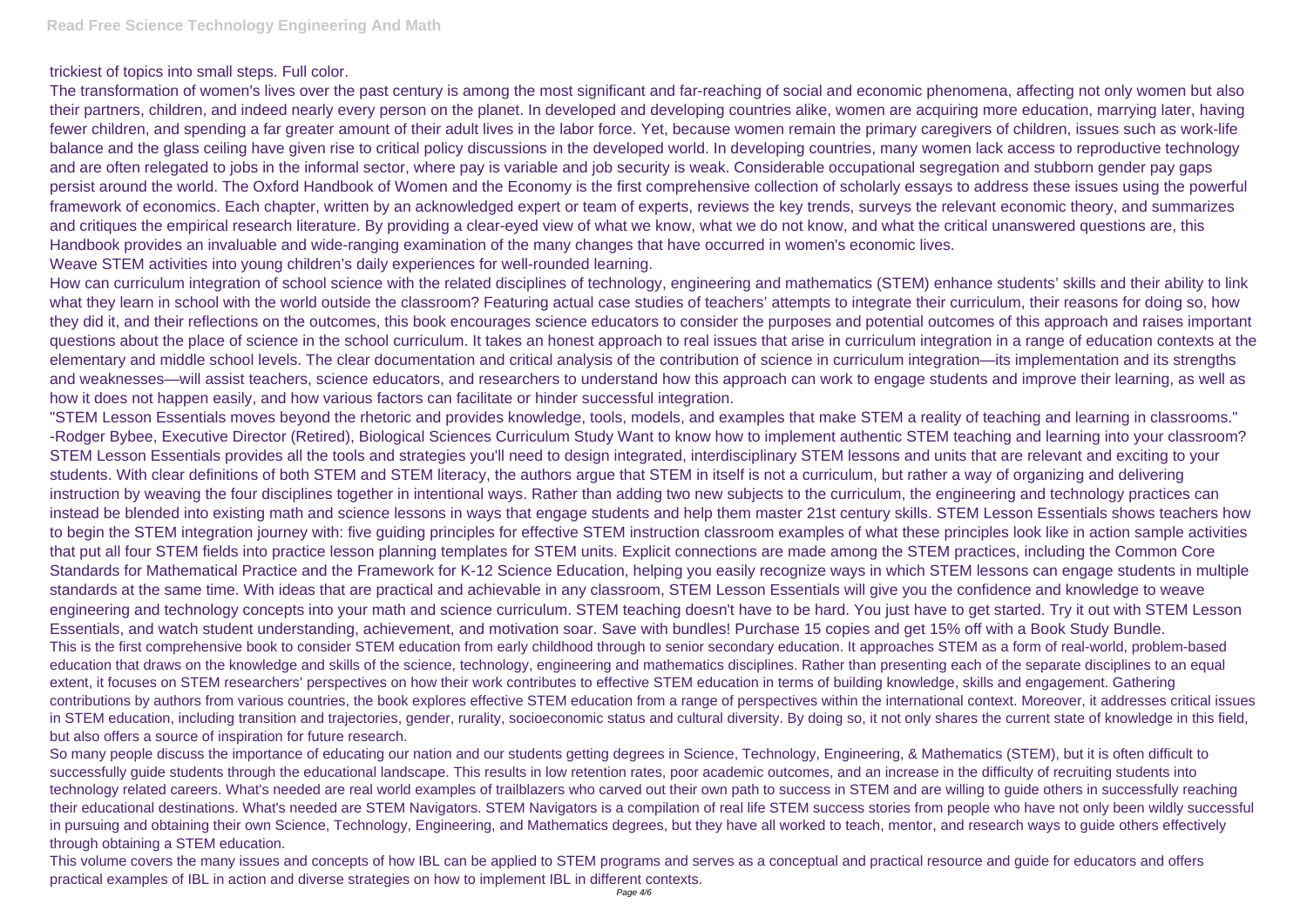"In an era when women are increasingly prominent in medicine, law and business, why are there so few women scientists and engineers? A new research report by AAUW presents compelling evidence that can help to explain this puzzle. Why So Few? Women in Science, Technology, Engineering, and Mathematics presents in-depth yet accessible profiles of eight key research findings that point to environmental and social barriers - including stereotypes, gender bias and the climate of science and engineering departments in colleges and universities - that continue to block women's participation and progress in science, technology, engineering, and math. The report also includes up to date statistics on girls' and women's achievement and participation in these areas and offers new ideas for what each of us can do to more fully open scientific and engineering fields to girls and women."--pub. desc. This book offers an overview of programmes designed to support the learning of gifted and talented students in STEM subjects, both to allow them to meet their potential and to encourage them to proceed towards careers in STEM areas. The chapters from a range of national contexts report on perspectives, approaches and projects in gifted education in STEM subjects. These contributions provide a picture of the state of research and practice in this area, both to inform further research and development, and to support classroom teachers in their day-to-day work. Chapters have been written with practitioners in mind, but include relevant scholarly citations to the literature. The book includes some contributions illustrating research and practice in specific STEM areas, and others which bridge across different STEM subjects. The volume also includes an introductory theoretical chapter exploring the implications for gifted learners of how 'STEM' is understood and organized within the school curriculums.

STEM, STEAM, Make, Dream explores the ways that science, technology, engineering, and mathematics can transform all young people's lives through learning. This includes reimagining our collective relationship to STEM by presenting it as more accepting and accessible than previously acknowledged. Beginning with the ways that STEM has been used to marginalize many children, the book examines the need for the arts - including culture - to serve as an anchor for instruction. It also describes the need for "making" (hands-on creation and tinkering) in establishing relevance in learning. Then, through an experiential approach, the book articulates the value of dreaming of a future that is inclusive of all young people, especially those furthest from opportunity. To help all children claim their STEM identity, the book provides educators, policy makers, and community leaders with tangible ways to honor culture, increase equity, and encourage curiosity. The book demystifies STEM and shows a clear pathway to empowering children with the skills needed to succeed in a science and tech-based world. In addition, it offers educators a roadmap to developing future creators, innovators, scientists, and entrepreneurs. This includes providing the tools and knowledge necessary to advocate for sustainable change and address inequity, apathy, and the many other real problems in education. To do so, the book combines real-world stories, observations, and research in a visually-rich package that includes activities, inspiring quotes, and key takeaways. To help ground research and theory, readers will hear from - and be inspired by - practitioners, activists, and artists ranging from renowned astrophysicist Neil deGrasse Tyson to founding Wu-Tang Clan member GZA to acclaimed educator Gholdy Muhammad. In profiling these innovators, the book reveals how readers can nurture creativity, spark joy, and promote perseverance in all children.

During the past few years, groups like the President's Council of Advisors on Science and Technology, Center for Education have been placing great emphasis on the significance of STEM (science, technology, engineering, and math) education. In brief, the US is seen as falling behind the rest of the world in science and technology education. In response, the curricula have been revised in many educational institutions and school districts across the country. It is clear that for STEM to be successful, other community organizations, most particularly libraries, need to be closely involved in the process. Library staff realize the importance of getting involved in STEM education, but many have difficulty finding comprehensive information that will help them plan and successfully implement STEM direction in their organization. This book is designed to meet that need. It is timely and relevant. How to STEM: Science, Technology, Engineering, and Math Education in Libraries is by and for libraries who are involved in contributing efforts into advancing these subjects. It is organized in 9 parts including funding, grant writing, community partnerships, outreach, research, and examples of specific programming activities. Authors are drawn from the professional staffs of educational institutions, libraries, and non-profit organizations such as science museums. The book contains eight parts, each emphasizing a different aspect of how to succeed with STEM. Part 1 emphasizes how hands-on activities that are both fun and educational can be used to further STEM awareness. Parts 2 and 3 contain chapters on the uniting of STEM with Information Literacy. Innovative collection development ideas are discussed in Part 4 and Part 5 focuses on research and publishing. Outreach is the theme of Part 6 and the programs described in these chapters offer an array of ways to connect with students of all ages. The final section of How to STEM: Science, Technology, Engineering, and Math Education in Libraries addresses the funding of these programs. Librarians of all types will be pleased to discover easy-to-implement suggestions for collaborative efforts, many rich and diverse programming ideas, strategies for improving reference services and library instruction to speakers of English as a second language, marketing and promotional tips designed to welcome multicultural patrons into the library, and much more. Meet some incredible and inspirational women who have worked in the field of STEM (Science, Technology, Engineering and Math) and changed the world. Smart women have always been able to achieve amazing things, even when the odds were stacked against them. SCIENCE: Marie Curie, Caroline Herschel, Dorothy Hodgkin, Chien-Shing Wu and more. TECHNOLOGY: Grace Hopper, Hedy Lamarr, Ada Lovelace, Katherine Johnson and more. ENGINEERING: Emily Roebling, Martha J Coston, Lillian Gilbreth, Edith Clarke, Mary Anderson and more. MATH: Emmy Noether, Sophie Germain, Julia Robinson, Marjorie Lee Burke, and Florence Nightingale. A book on famous scientists, mathematicians, computer engineers, aeronautic experts, DNA and gene researchers, physicists, chemists and more to inspire our young brilliant minds to build the future.

The success of the United States in the 21st century, its wealth and welfare, will depend on the ideas and skills of its population. As the world becomes increasingly technological, the value of these national assets will be determined in no small measure by the effectiveness of science, technology, engineering and mathematics (STEM) education in the United States. STEM education will determine whether the United States will remain a leader among nations and whether we will be able to solve immense challenges in such areas as energy, health, environmental protection, and national security. This new book explores a strategy for improving K-12 STEM education that responds to the tremendous challenges and historic opportunities facing the Nation.

Integrating Science, Technology, Engineering, and MathematicsIssues, Reflections, and Ways ForwardRoutledge